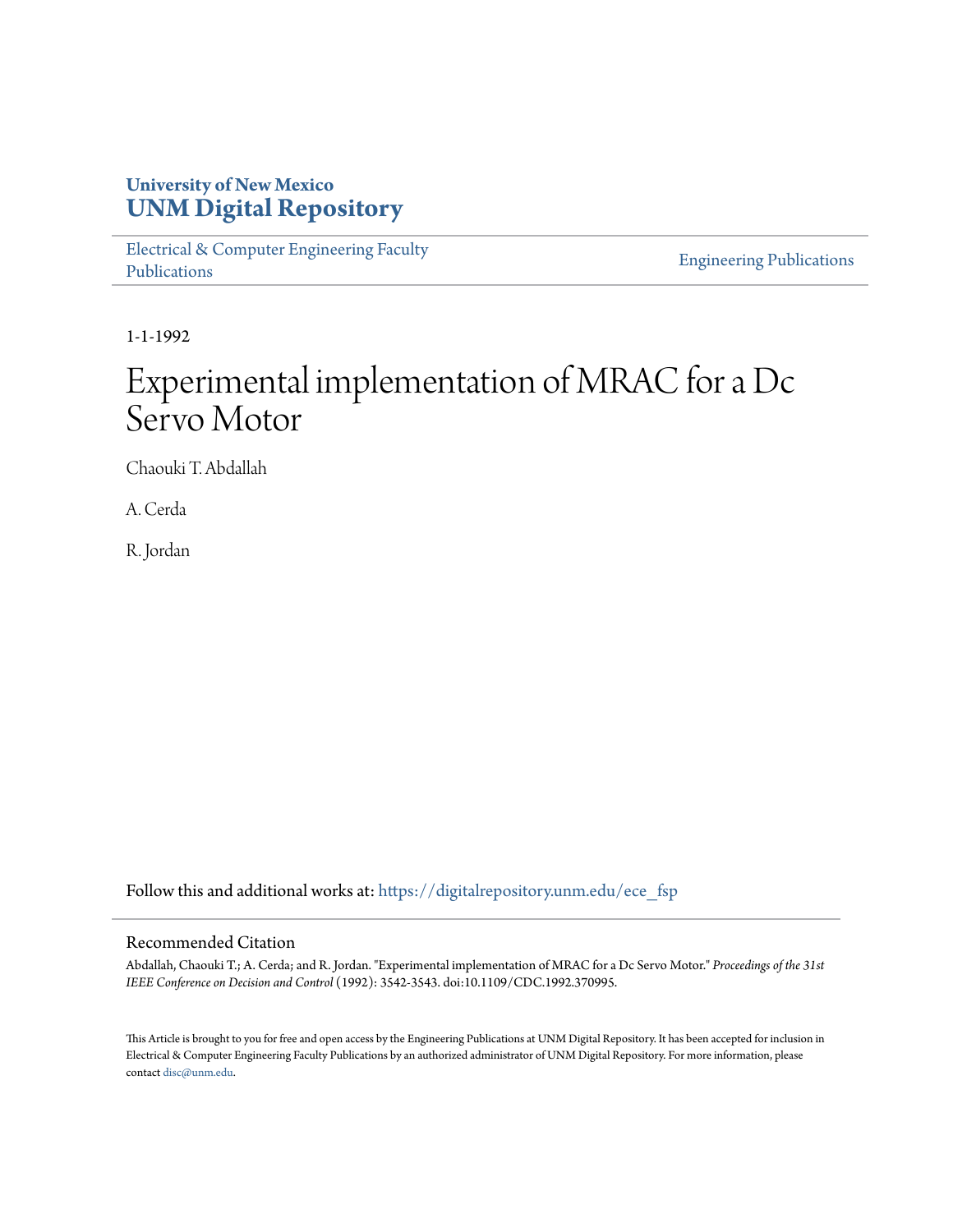## EXPERIMENTAL IMPLEMENTATION OF MRAC FOR **A** DC SERVO MOTOR

A. Cerda, C. Abdallah, and R. Jordan EECE Department, University of New Mexico Albuquerque, NM **87131, USA** 

#### **ABSTRACT**

This paper describes a hardware implementation of adaptive controllers using a Digital Signal Processor (TMS320C25). The research explores two model reference adaptive control schemes and some of the practical problems associated with their implementation.

#### **1 Introduction**

Our research explores model reference adaptive control (MRAC) schemes in **a** real system. The motivation being that although the theory of adaptive control is highly developed, its practice has been limited [3]. We successfully implemented two MRAC schemes to control **a** DC servo motor using **a** digital signal processor. In addition, we studied the following practical aspects of adaptive control:

- 1. The existence of "Limit *Cycles*" in the adaptive gains.
- 2. The influence of the  $\gamma$  modification.
- 3. The influence of the external input.

Other **effeds were ala0** studied **as** described in **[l]** but are not included in this short paper. Additionally, we derived and implemented a new controller that adjusts the  $\gamma$  in the application of the *γ modification* [3].

#### **2 Hardware Implementation**

The overall system - plant, controller, and display block - is shown in Figure 1. The plant is a DC servo motor. The controller includes



Figure 1: Block Diagram of the Physical System

the hardware  $(A/D,$  DSP board  $D/A$ , DC power amplifier, etc.) and the **&ware** that implements the adaptive controllers. The display block **contains** the parallel port, *DIAs,* oscilloscopes, etc. and the software necessary to display some signals in real time [1].

#### **3 Software Implementation of the controllers**

The TMS320C25 is **a** fixed-point microprocessor **so** that in **our** experiments filters, difference equations, sine wave generations and random sequences are implemented using  $Q$  formats [2].

In our experiments, the plant is given by  $K_p/(s + P_p)$ , the desired model is  $K_m/(s + P_m)$ , the output of the plant is  $y_p$ , that of the model **ia yn,** the input **to** the plant **ir zp** and that of the model is  $x_m$ . The error is defined as  $e_1 = y_p - y_m$ . All assumptions for the existence of **a** stable adaptive controllez **as** described in **[3] are**  satisfied. Equation (1) constitute the adaptive law to adjust the proportional gain **[3] for** case 1, where only the **high** frequency gain is unknown: Equation (2) is the discrete version of this law, obtained

**CH3229-2/92/0000-3542\$1 .OO** *0* **1992 IEEE 3542** 



Figure 3:  $kt$  vs time when  $\gamma = 20, 30, 50$ 

using the backward approximation [4], where h is the sampling time,

$$
\dot{kt}(t) = -\gamma \cdot sgn(K_p) \cdot e_1(t) \cdot x_m(t) \qquad (1)
$$

$$
kt(i) = -\gamma \cdot sgn(K_p) \cdot b \cdot e_1(i) \cdot x_m(i) + kt(i-1) \qquad (2)
$$

Equations (3) and **(4)** represent the adaptive laws **of** case 2 where both the high frequency gain and the pole **are** unknown [3]. Equations **(5),** and **(6)** *are* the discrete time implementations.

$$
kt(t) = -\gamma sgn(K_p) \cdot e_1(t) \cdot x_m(t) \qquad (3)
$$

$$
th(t) = -\gamma sgn(K_p) \cdot e_1(t) \cdot y_m(t) \qquad (4)
$$

$$
kt(i) = -\gamma sgn(K_p)he_1(i)x_m(i) + kt(i-1) \qquad (5)
$$

$$
th(i) = -\gamma sgn(K_p)he_1(i)y_p(i) + th(i-1) \qquad (6)
$$

#### **4 Experimental Results**

#### **4.1 Kp Unknown case**

The first set of experiments were designed using equation (2) to study the effect of  $\gamma$ . We found that  $\gamma$  has a dual function in our experiments; it makes the convergence possible by eliminating the limitcycle effect due to truncation, and it increases the convergence speed of the gains. Figure 2 shows the convergence of the gain  $K_p$  for different **7s.** There is an important trade-off in the **we of** *7;* A large  $\gamma$  produces large oscillations of the adaptive parameter(s). Figure 3 shows the oscillations around the final values for 3 different  $\gamma$ 's.

The other important study performed using the  $K_p$  unknown case examined the influence of the input on the convergence of kt. Figure 4 shows the convergence of *kt* for 6 different step inputs. A





بالمستعف